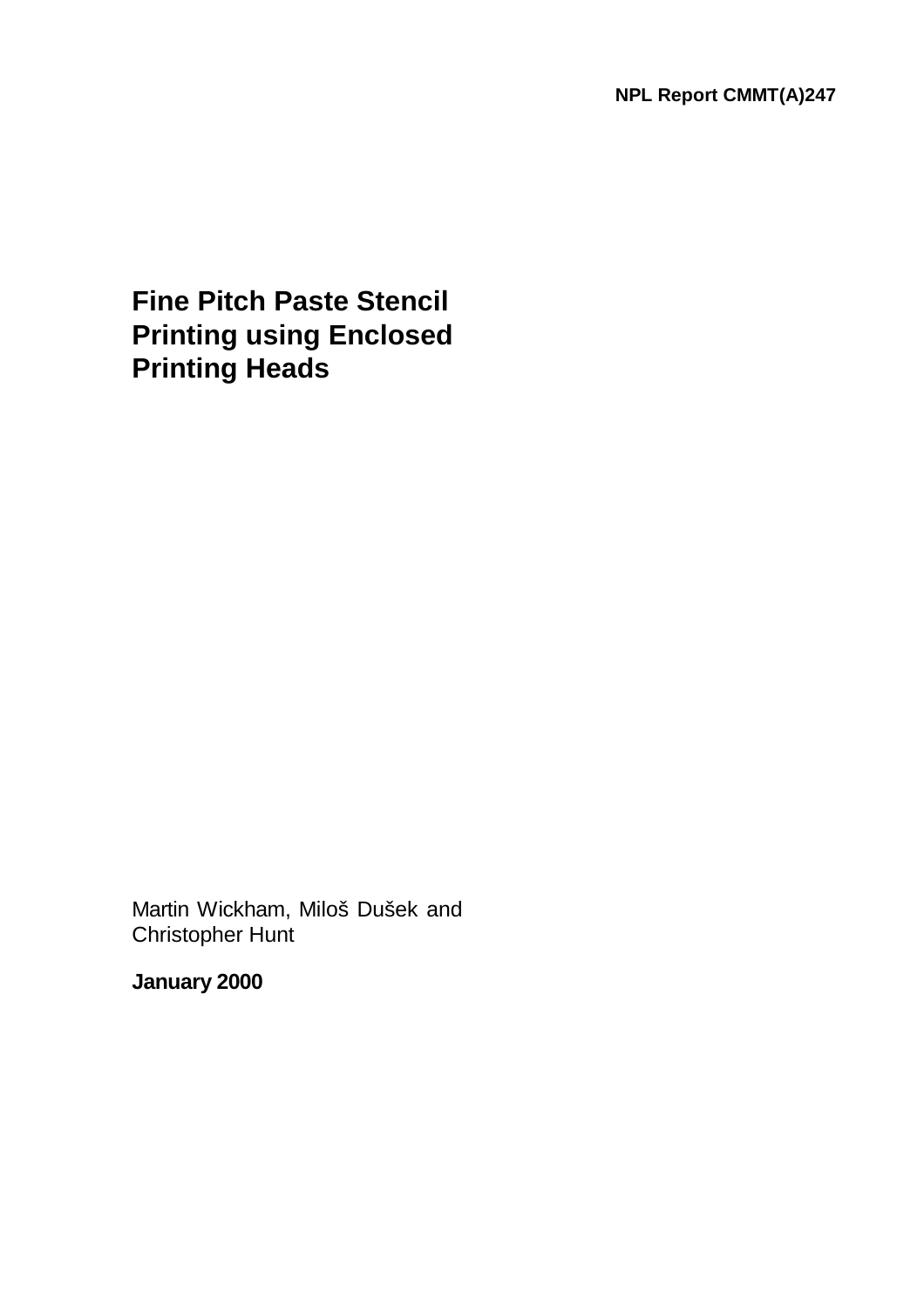January 2000

# **Fine Pitch Paste Stencil Printing Using Enclosed Printing Heads**

**Martin Wickham, Miloš Dušek and Christopher Hunt**

Centre for Materials Measurement and Technology National Physical Laboratory Teddington, Middlesex, UK, TW11 0LW

#### **ABSTRACT:**

This report contains a programme for future work for evaluating enclosed printing technology. The measurement methods are based on previous NPL measurements using laser scanning profilometry. The aim is to review the consistency in printing performance such as wet solder bridging, skipping, volume uniformity and environmental degradation of solder paste with the print head.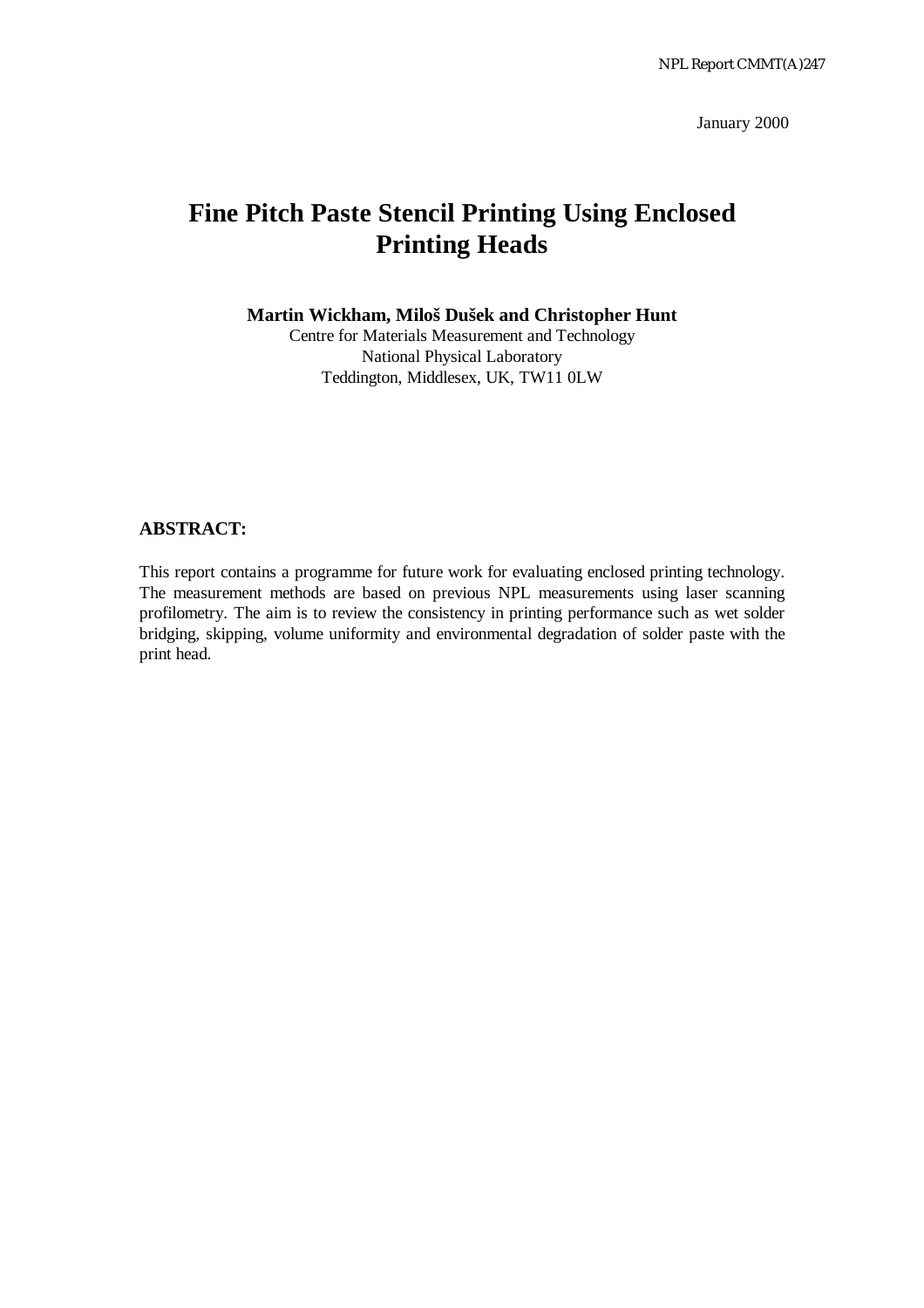© Crown copyright 2000 Reproduced by permission of the Controller of HMSO

ISSN 1361-4061

 National Physical Laboratory Teddington, Middlesex, UK, TW11 0LW

Extracts from this report may be reproduced provided the source is acknowledged and the extract is not taken out of context.

Approved on behalf of Managing Director, NPL, by Dr C Lea, Head, Centre for Materials Measurement and Technology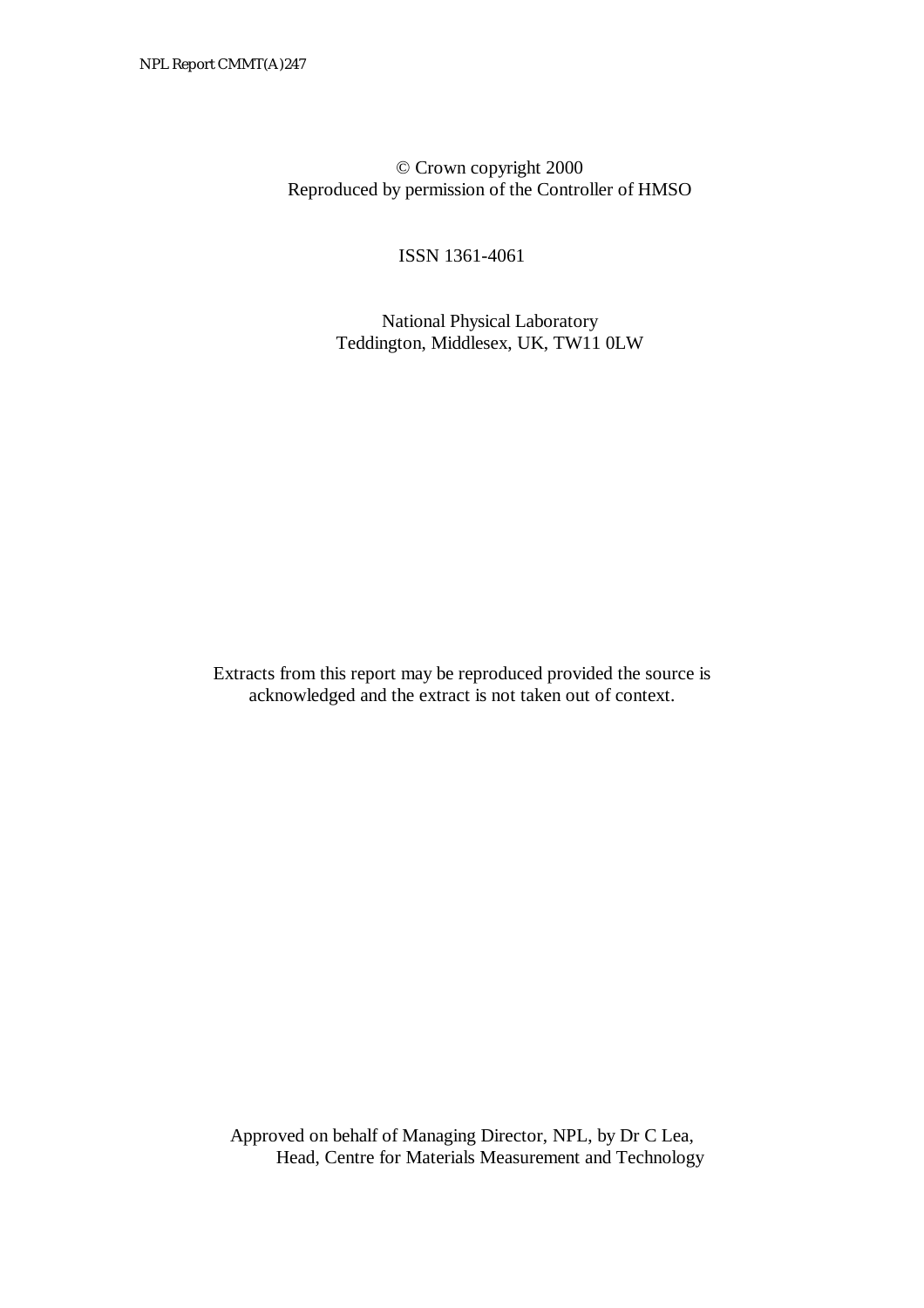## **CONTENTS**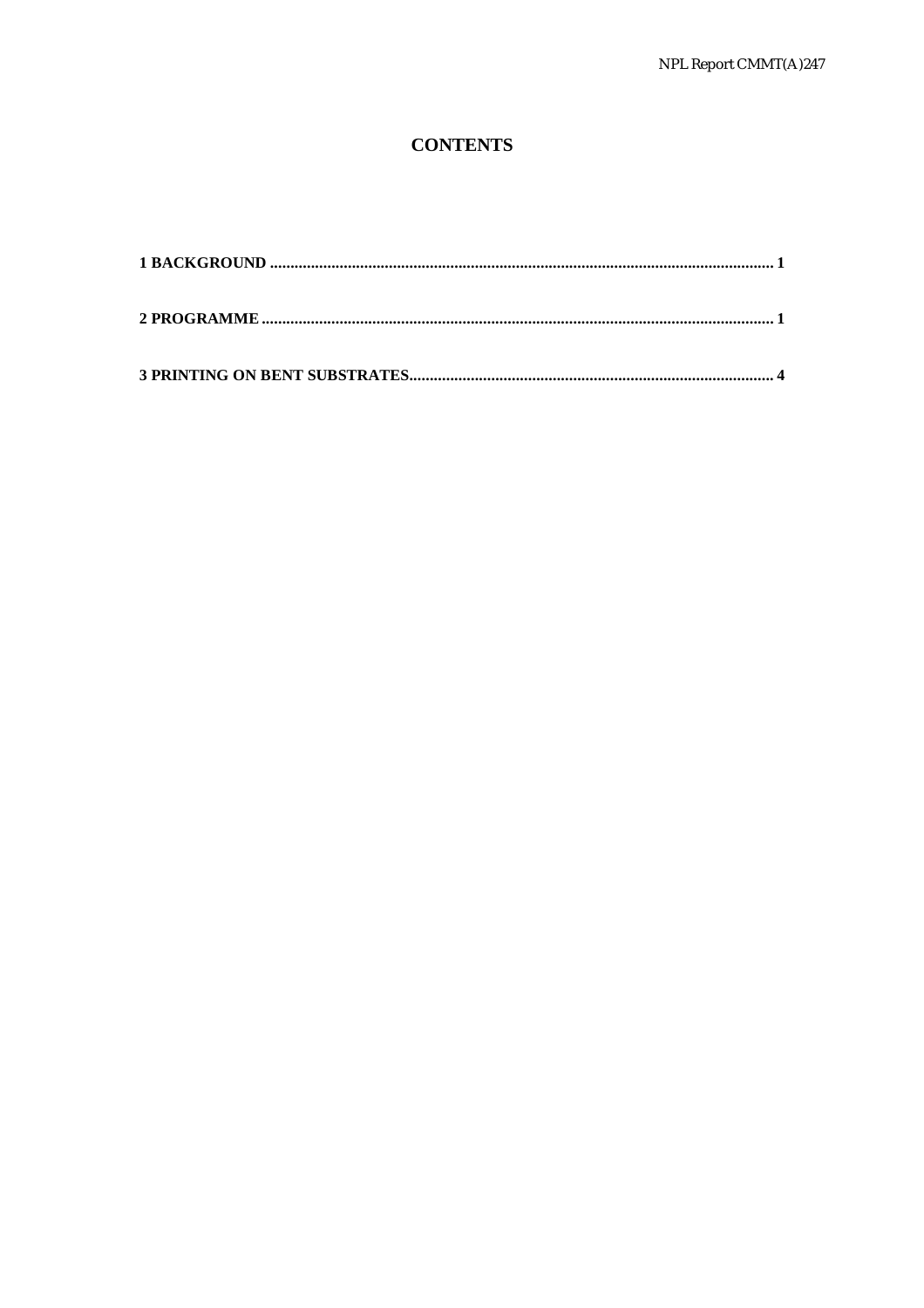### **1 BACKGROUND**

In the last two years, the major suppliers of stencil printing equipment have introduced enclosed print head as an improvement on squeegee technologies. Other companies following suit. These heads use a sealed reservoir of paste from which the paste is extruded by applying pressure to the top of the reservoir. The paste is retained within the reservoir by two wiper blades at the sides. A schematic diagram of a print head is shown in Figure 1.



**Figure 1 : Schematic of enclosed print head (source : DEK Printing Machines)** 

The advantages of the systems are claimed to be:

- less deterioration of the paste due to sealed environment
- less paste wastage (head can be left on stencil or sealed after use, thus no paste is discarded
- less bridging due to lower horizontal force component during printing

### **2 PROGRAMME**

To evaluate the performance of these new systems and to determine the applicability of NPL's current measurement techniques, two investigations are proposed.

(i) Effects of Environment Conditions:

To determine the effects of environmental conditions on printing with the print heads the following programme is proposed: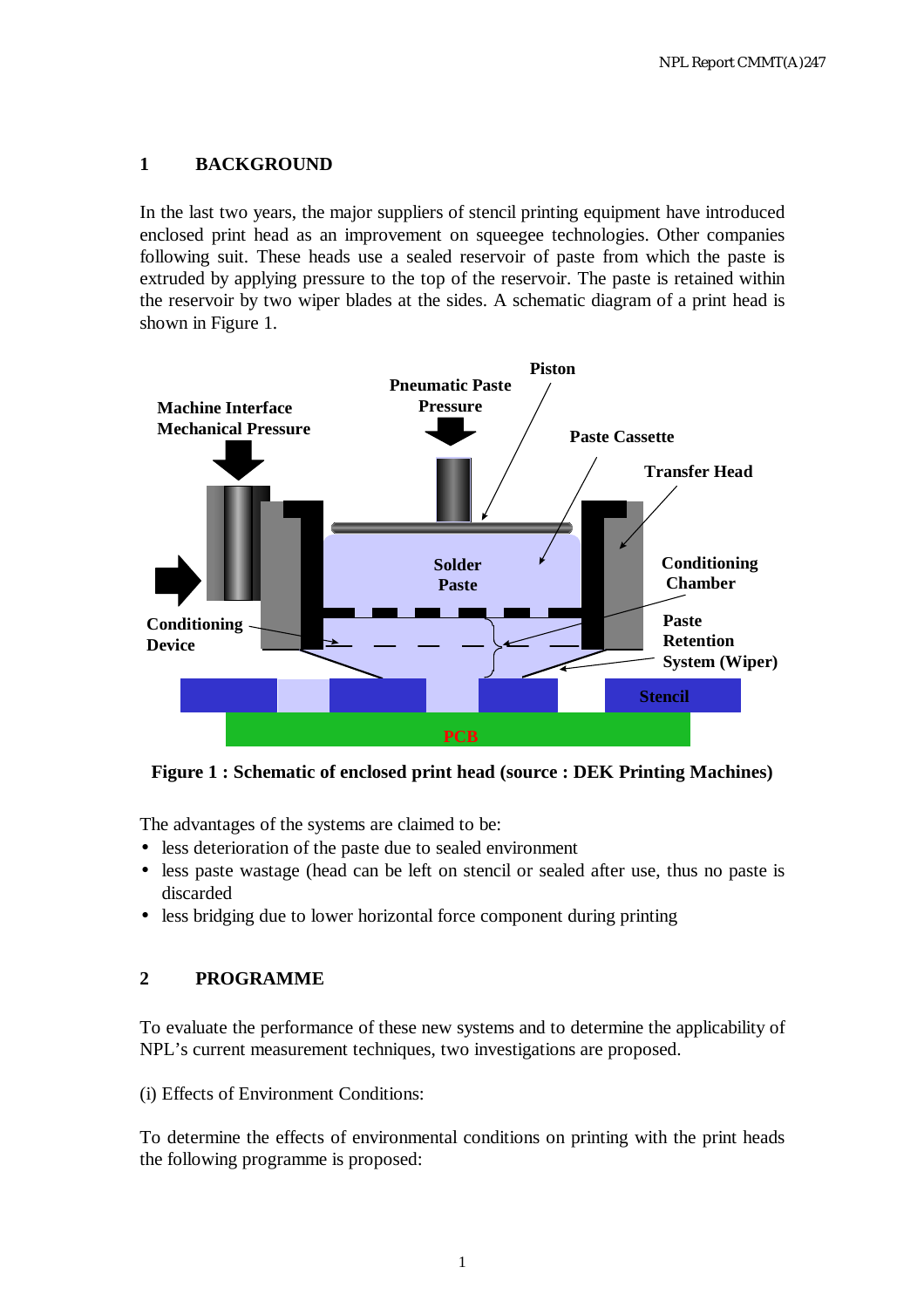The print head should be worked back and forth on a blank, supported portion of the stencil as in the diagram below. The stencil used should be a 100 µm laser cut with apertures in both orientations. The apertures should be 0.4, 0.35 and 0.3mm pitch and orientated as shown in figure 2, with 3 horizontal rows of each pitch and a vertical row of each pitch. The variation in alignment will allow checking for any differences in aperture filling between apertures parallel and perpendicular to the print direction.



Figure 2 : Aperture Array

Each set of apertures should be repeated nine times over the print area in a 3x3 matrix to allow checking for any differences in aperture filling between arrays at the start and end of the print stroke and the left and right hand ends of the print head.

Printing should be undertaken on specially designed PCBs. PCBs are necessary because of the way that print heads work. It is believed that a print head creates a capillary gap between the underside of the stencil and the copper plate. During printing flux is drawn into this gap, probably assisted by the extra pressure on the paste in the print head. Paste particles follow the flux when the stencil is released creating bridging. This does not happen to the same extent when printing onto pads or printing with squeegee blades as the capillary gap is much shorter or exists for a shorter period. An example of a print on to pads is shown in figure 3. Here bridging can be seen where pads are connected and no bridging occurs where pads are separated.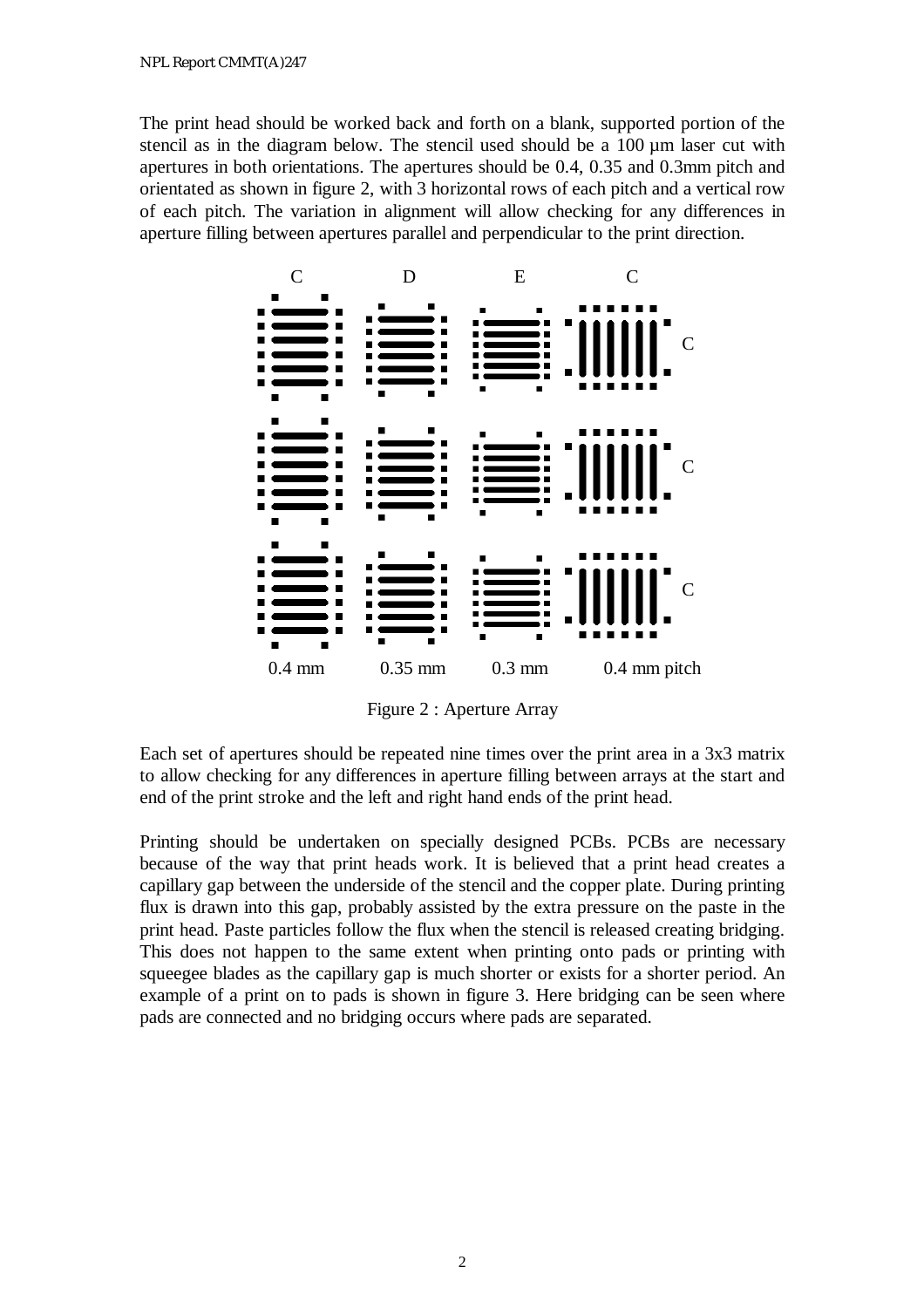

D Aperture showing bridges where pads are connected Figure 3 : Example of bridging on planar substrates

Extra pads should be incorporated on the PCBs at the end and sides of the pads corresponding to apertures to allow an easily measurable base height. A suitable arrangement is shown in figure 4.



Figure 4 : PCB Pad Arrangement

Sample prints (last of six to ensure uniformity) should be taken every two hours for measurement of print volume, mean height and bridging. Paste flow should also be monitored using an under stencil camera. Two different SnPb pastes should be evaluated. A diagram showing print area in relation to conditioning area is shown in figure 5.